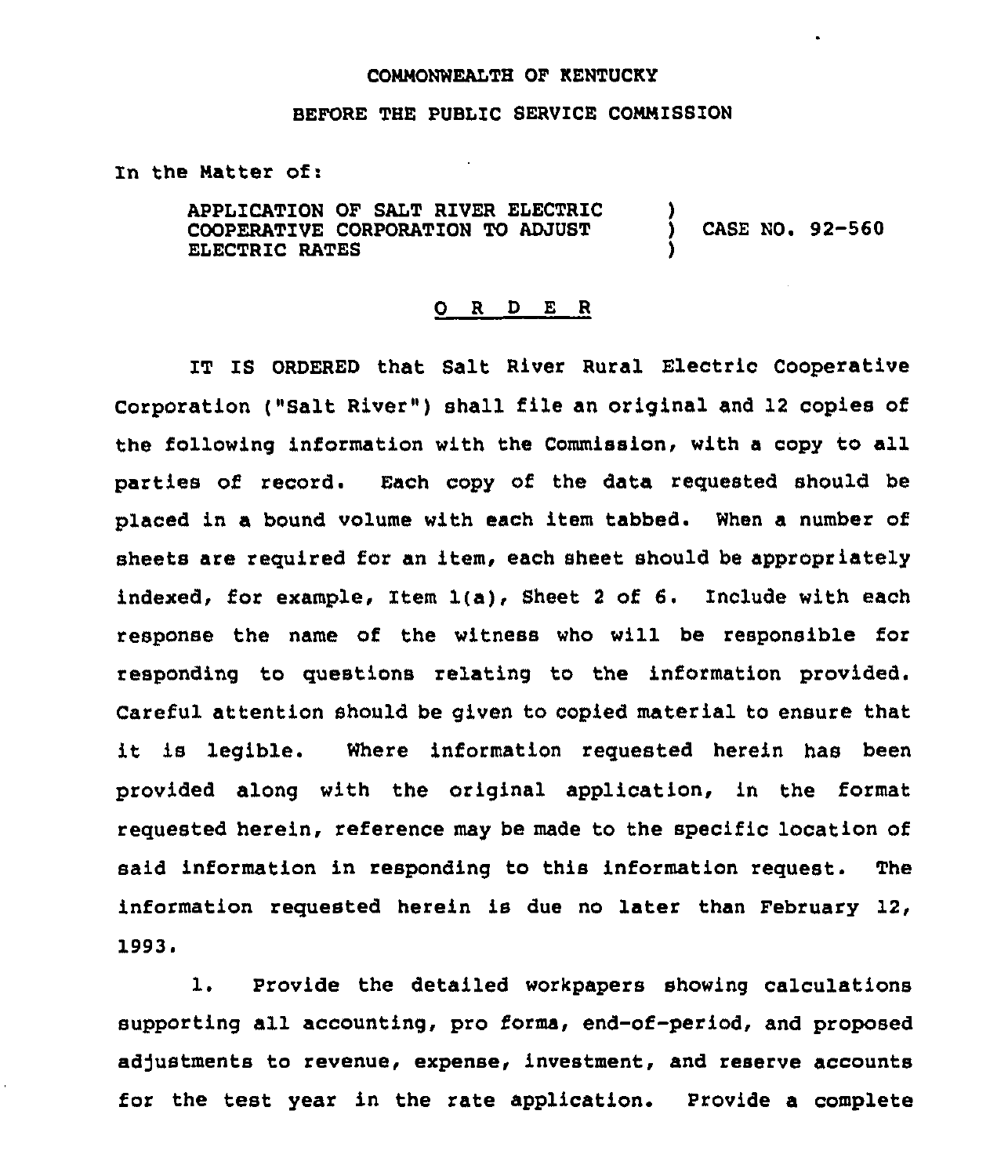narrative explanation of each adjustment and the reason why it is required. Provide copies of any further documentation which supports an adjustment. Explain in detail all components used in each calculation including the methodology employed and all assumptions applied in the derivation of each adjustment. Index each calculation to the accounting, pro forma, end-of-period, or proposed adjustment which it supports.

2. Provide, in comparative form, a detailed income statement, a statement of cash flows, and a balance sheet for the test year and the 12-month period immediately preceding the test year.

3. Provide Salt River's rate of return on net investment rate base for the test year and <sup>5</sup> preceding calendar years. Include data used to calculate each return.

4. Provide Salt River's times interest earned ratio and debt service coverage ratio, as calculated by the Rural Electrification Administration ("REA"), for the test year and the <sup>5</sup> preceding calendar years. Include the data used to calculate each ratio.

5. Provide a copy of the most recent publication of the Borrower Statistical Profile for the utility published by the REA. include a detailed narrative explanation of any action taken by Salt River's management, its board of directors, or REA, based on the results of this data.

 $-2-$ 

 $\sim$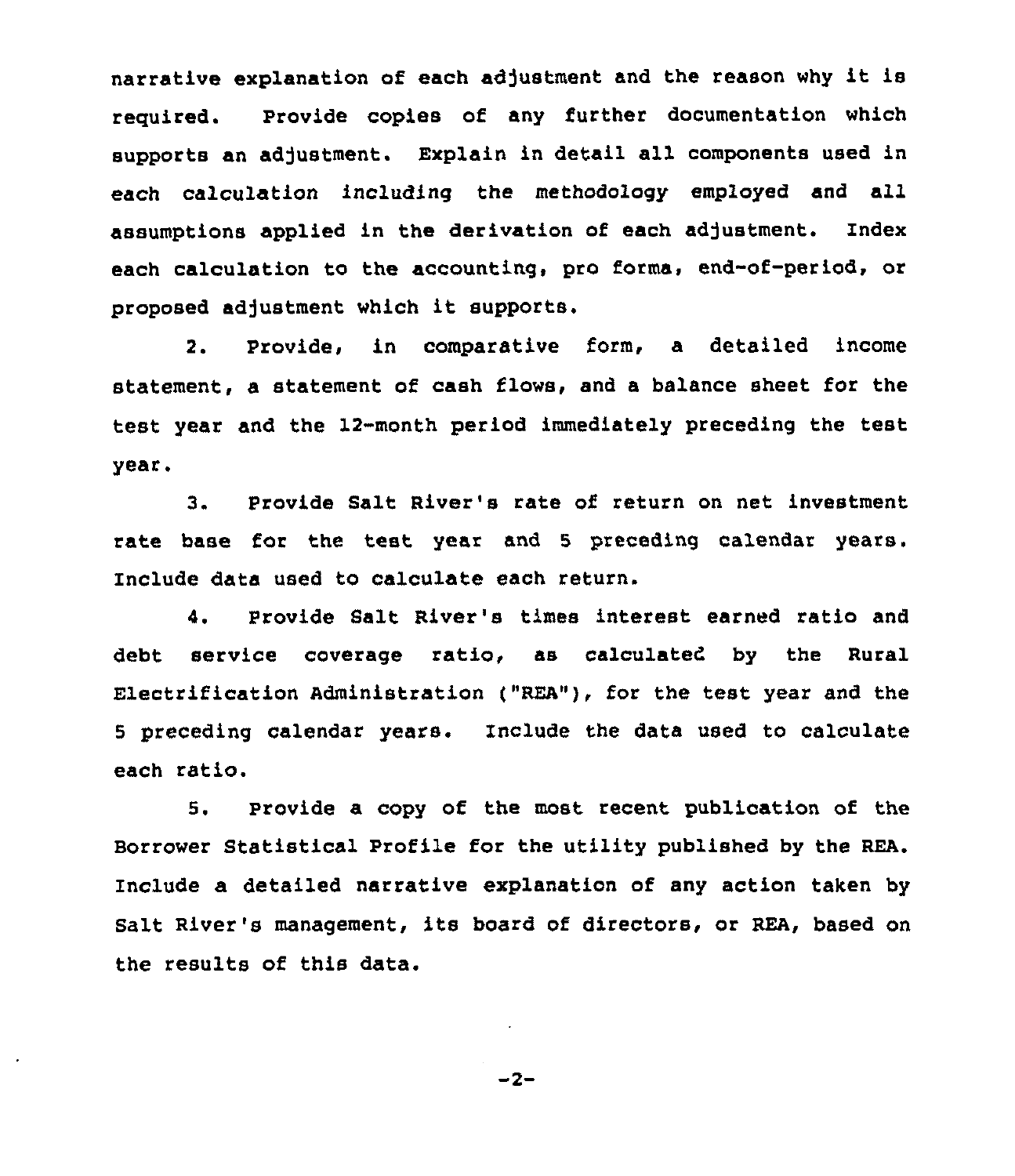6. Provide a copy of Kentucky's Electric Cooperatives operating Expense and Statistical comparisons for the most recent <sup>2</sup> years available.

7. Provide a schedule, as shown in Format 7, comparing the balances for each balance sheet account or subaccount included in Salt River's chart of accounts for each month of the test year, to the same month of the preceding year.

8. Provide a schedule, as shown in Format 7, comparing each income statement account or subaccount included in Salt River's chart of accounts for each month of the test year, to the same month of the preceding year. The amounts should reflect the income or expense activity of that month, rather than the cumulative balances as of the end of the particular month.

9. Provide a copy of the auditor's report from Salt River'8 most recent audit.

10. Provide a copy of the current bylaws. Indicate any changes made to the bylaws since the year utilized as the test period in Salt River's last rate case.

11. Provide a copy of Salt River's equity management plan. Indicate when the current plan was adopted and identify any changes made in the plan during the test year. Provide a 5-year analysis of the amount of capital credits refunded to members under the plan and indicate the amount related to general retirements and/or special retirements (i.e., estates of deceased patrons).

12. Provide a copy of Salt River's policies specifying the compensation of its attorneys, auditors, or other professional

 $-3-$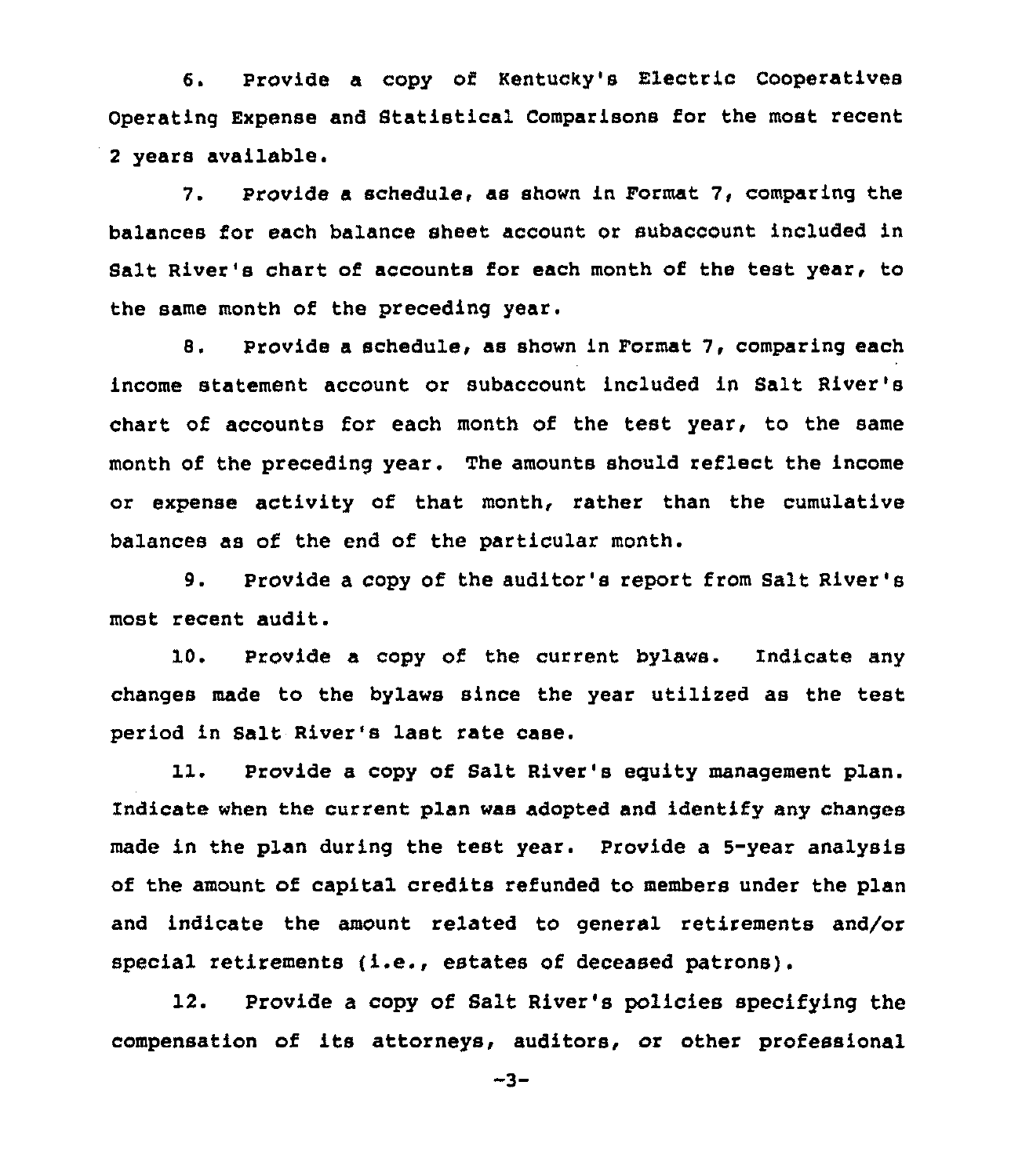service providers. Include a schedule of fees, per diems, and other compensation in effect during the test year. Include copies of any agreements, contracts, memoranda of understanding, or other documentation which explain the nature and types of reimbursements paid for professional services. Indicate if any changes occurred during the test year, the effective date of the changes, and the reason for the changes.

13. Provide a copy of Salt River's policies specifying the compensation of directors and a schedule of standard fees, per diems, and other compensation in effect during the test year. If changes occurred during the test year, indicate the effective date and the reason for the changes,

14. Provide the date, time, and a general description of the activities at the most recent annual members' meeting. Indicate the number of new board members elected. For the most recent meeting and the 5 previous annual members' meetings, provide the number of members in attendance, the number of members voting for new board members, and the total cost of the annual meeting.

15. Provide the following where not previously included in the record:

a. <sup>A</sup> schedule in comparative form of the present and proposed rates, charges, terms and conditions, and service rates and regulations which Salt River seeks to change.

b. A detailed analysis of customers' bills adjusted to actual usage and in such detail that the revenues from the present and proposed rates can be readily determined.

 $-4-$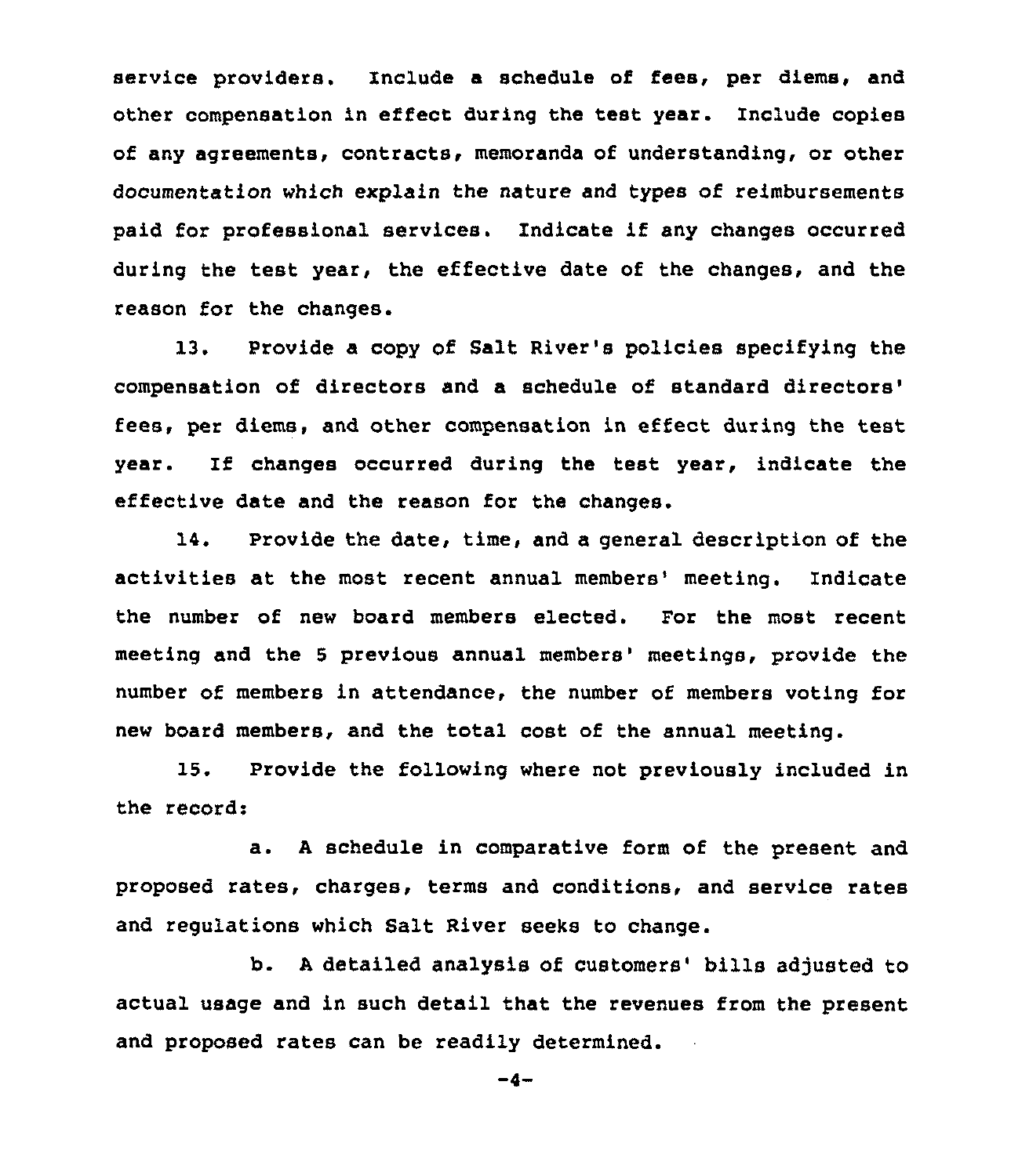c. <sup>A</sup> schedule of test-year revenues for each rate schedule per book rates, present rates annualized, and proposed rates annualized.

d. <sup>A</sup> schedule setting forth the effect upon average consumer bills.

e. <sup>A</sup> statement setting forth estimates of the effect that the new rate or rates will have upon the revenues of Salt River, the total amount of money resulting from the increase or decrease, and the percentage increase or decrease.

<sup>A</sup> schedule showing, by customer class (i.e., residential, commercial, industrial, etc.), the amount and percent of any proposed increase or decrease in revenue distributed to each class, This schedule is to be accompanied by a statement which explains, in detail, the methodology or basis used to allocate the requested increase or decrease in revenue to each of the respective customer classes.

g. <sup>A</sup> schedule showing how the increase or decrease in (f) above was further distributed to each rate charge (i.e., customer or facility charge, KWH charge, etc.). This schedule is to be accompanied by a statement which explains, in detail, the methodology or basis used to allocate the increase or decrease.

h. <sup>A</sup> statement showing, by cross-outs and italicized inserts, all proposed changes in rates, charges, terms and conditions, and service rules and regulations for each rate or charge. <sup>A</sup> copy of the current tariff may be used.

 $-5-$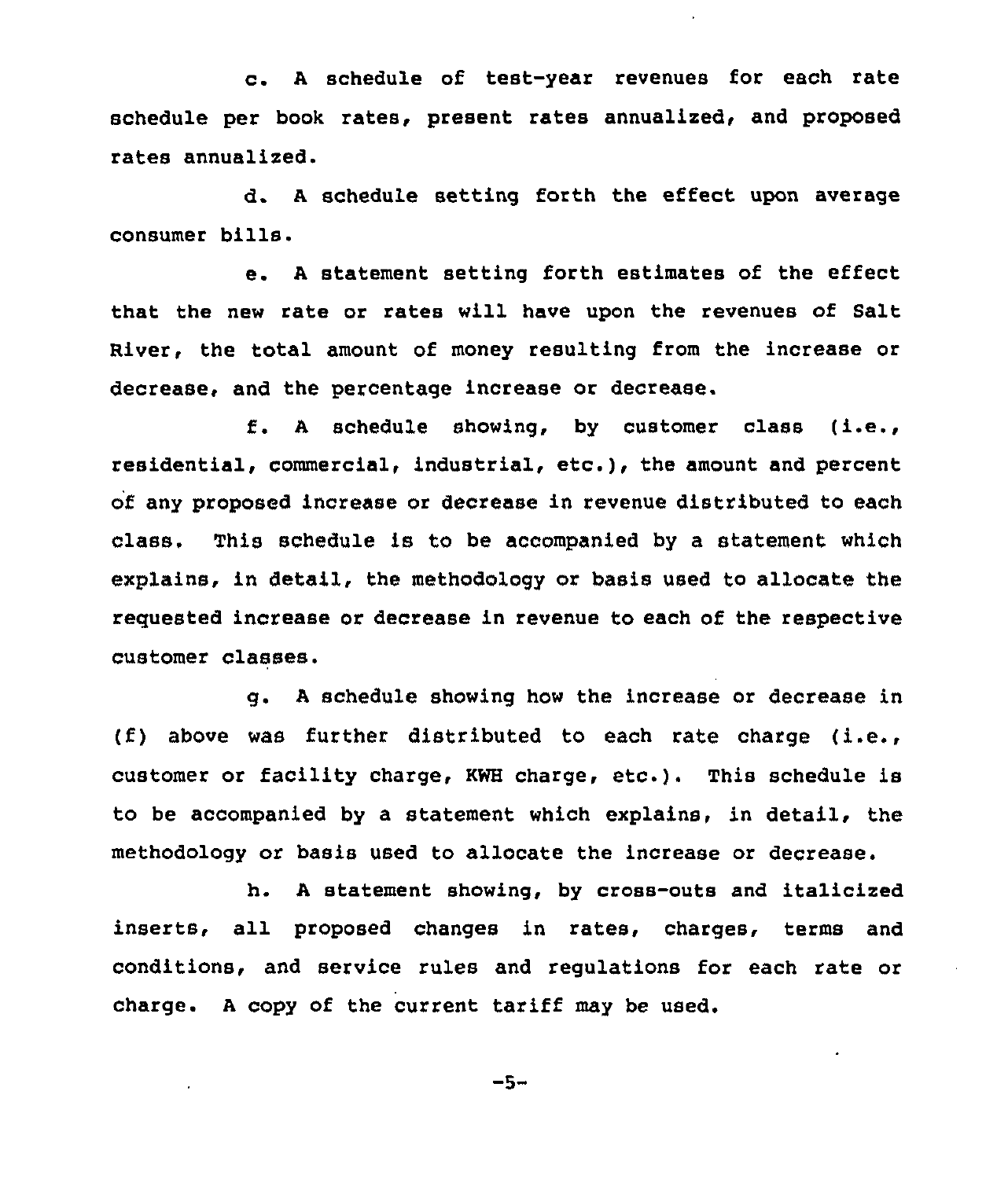16. Explain how the test year capitalization rate was determined. lf differing rates were used for specific expenses (i.e., payroll, transportation clearing accounts, depreciation, etc.), indicate the rate and how it was determined. Indicate any change proposed to the test-year capitalization rate and how the change was determined.

17. Provide a schedule of salaries and wages for the test year and each of the <sup>3</sup> calendar years preceding the test year as shown in Format 17, attached. For each time period, provide the amount of overtime pay.

18. Provide the following payroll information for each employee:

a. The actual regular hours worked during the test year.

b. The actual overtime hours worked during the test year.

c. The test-year-end wage rate for each employee and the date of the last increase.

d. <sup>A</sup> calculation of the percent of increase granted during the test year.

The information shall identify all the employees as either salaried or hourly, and also as either full-time, part-time, or temporary. Employee numbers or other identifiers may be used instead of employee names. Include an explanation of how the overtime pay rate is determined. All employees terminated during the test year shall be identified (along with the month in which

 $-6-$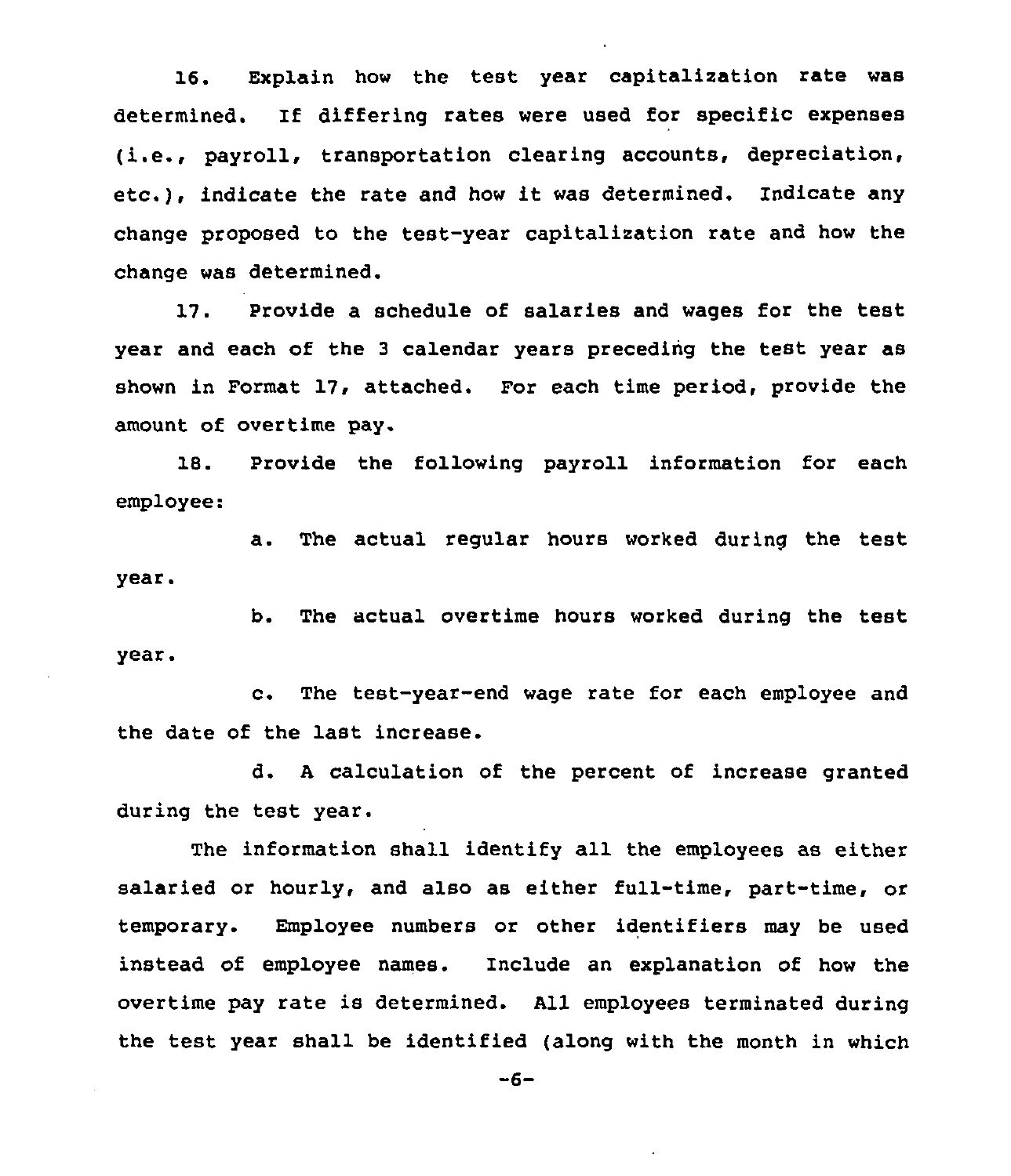the termination occurred), as well as those employees who replaced terminated employees or were otherwise added to the payroll during the test year. If Salt River has more than 100 employees, the above information may be provided by employee classification.

19. Provide the following payroll tax information:

a. The base wages and salaries used to calculate the taxes, with an explanation of how the base wages and salaries were determined.

b. The tax rates in effect at test-year-end,

20. Provide a schedule of all employee benefits available to Salt River's employees. Include the number of employees at testyear-end covered under each benefit, the test-year-end actual cost of each benefit, the amount of the cost, capitalized, the amount of the cost expensed, and the account numbers in which the capitalized or expensed costs were recorded.

21. Provide a detailed analysis of advertising expenditures during the test year. Include a breakdown of Account No. 913, Advertising Expenses, as shown in Format 21 attached, and show any advertising expenditures included in other expense accounts. This analysis shall be specific as to the purpose and expected benefit of each expenditure.

22. Provide an analysis of Account No. 930, Miscellaneous General Expenses, for the test year. Include a complete breakdown of this account as shown in Format <sup>22</sup> attached. Include all detailed workpapers supporting this analysis. At a minimum, the workpapers shall show the date, vendor, reference (i.e., voucher

 $-7-$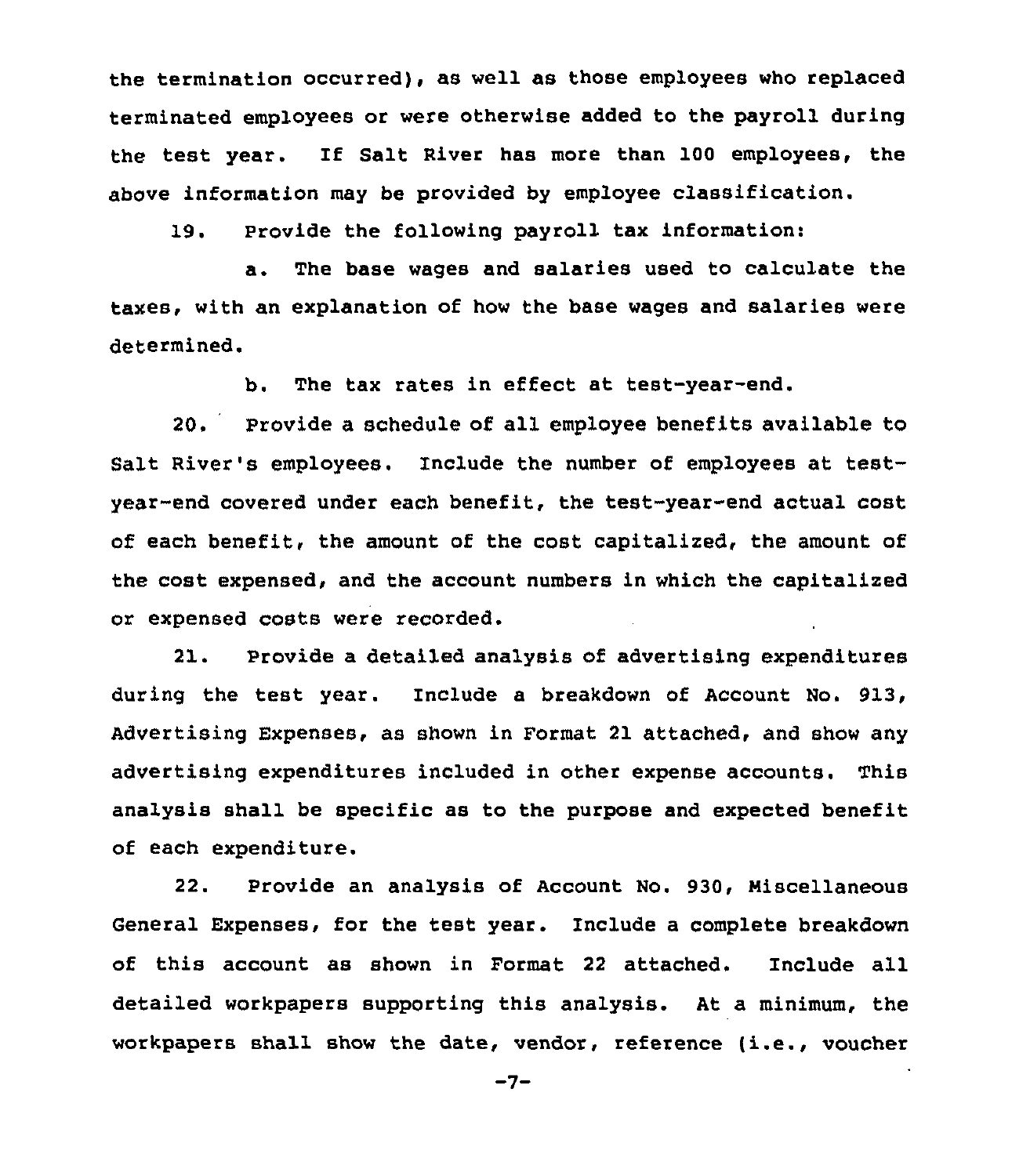no., etc.), dollai amount, and <sup>a</sup> brief description of each expenditure. Detailed analysis is not required for amounts of less than \$100 provided the items are grouped by classes as shown in Format 22.

23. Provide the name and address of each member of Salt River's board of directors, along with his or her personal mailing address. Indicate the member or members who represent the cooperative on the board of directors of Salt River's generating cooperative. If during the course of these proceedings any changes occur in board membership, provide an update to this request.

24. Provide a detailed analysis of the total compensation paid to each member of the board of directors during the test year including all fees, fringe benefits, and expenses, with a description of the type of meetings, seminars, etc. attended by each member. Identify any compensation paid to Salt River's board members who serve on the generating cooperative's board of directors, relating to his or her service on that board. Indicate whether any of the listed expenses in this analysis include the costs for the director's spouse. Expenses for directors'pouses shall be listed separately.

25. Provide a detailed analysis of expenses incurred during the test year for professional services, as shown in Format 25, attached. Include all detailed workpapers supporting this analysis. At a minimum, the workpapers shall show the payee, dollar amount, reference (i.e., voucher no., etc.), account charged, hourly rates and time charged to the utility according to

 $-8-$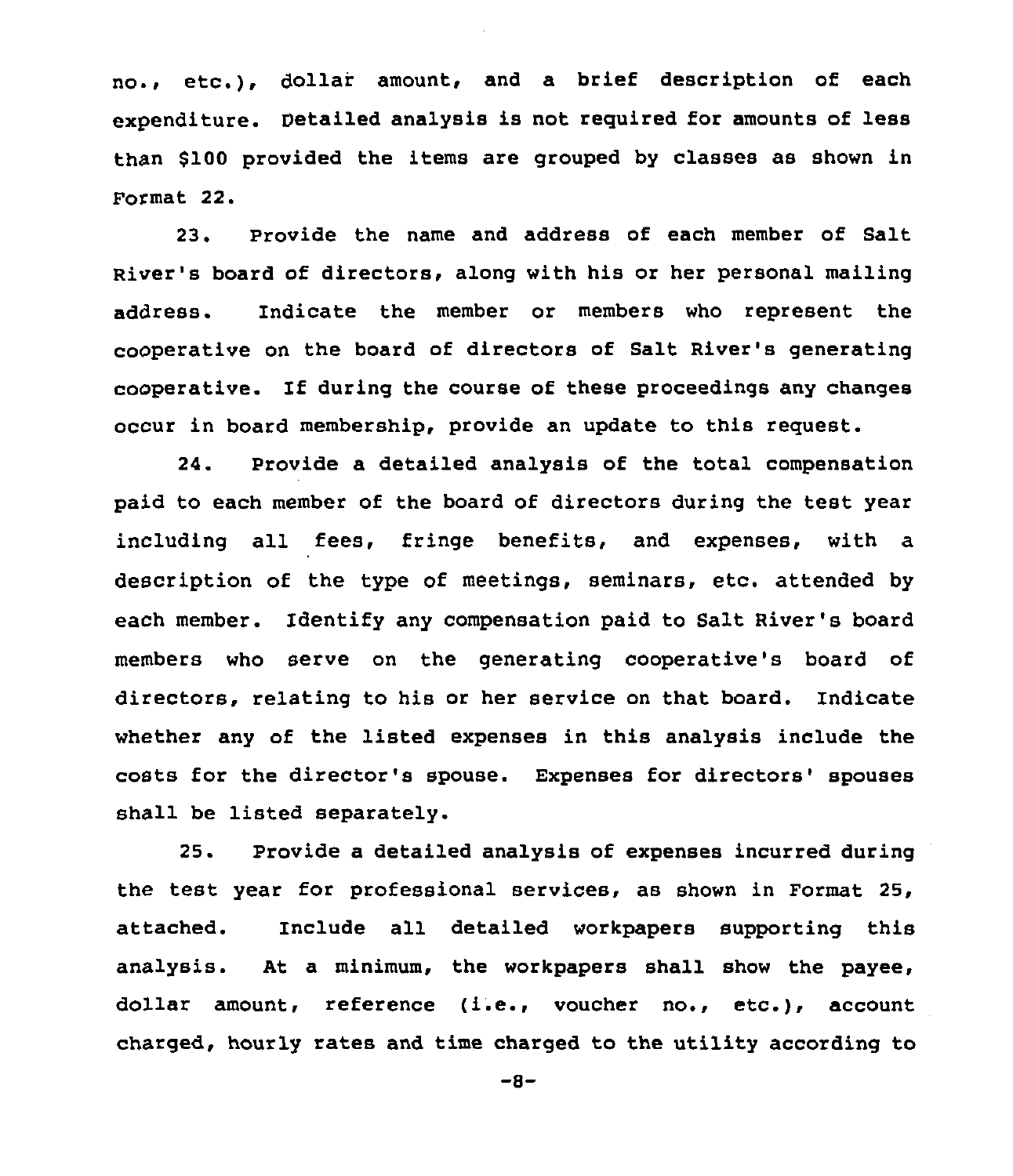each invoice, and a brief description of the service provided. Identify all rate case work by case number.

26. Provide the following information concerning the costs for the preparation of this case:

a. For the costs incurred to date, provide a detailed schedule of these expenditures. At a minimum, the schedule shall include the date of the transaction, check number or other document reference, the vendor, amount, a description of the services performed, and the account number in which the expenditure was reCorded. Indicate any costs incurred for this case during the test year. Include copies of invoices received from the vendors.

b. Provide an itemised estimate of the total cost to be incurred. Include a detailed explanation of how the estimate was determined, along with all supporting workpapers and calculations.

c. During the course of this proceeding, provide monthly updates of the actual costs incurred, in the manner reguested in (a) above.

27. Provide the estimated dates for draw downs of unadvanced loan funds at test-year-end and the proposed uses of these funds.

28. Indicate whether Salt River follows the depreciation rates and procedures as described in REA Bulletin 183-1.

29. Indicate whether Salt River has proposed any changes in depreciation rates.

30. Provide information for plotting the depreciation guideline curves in accordance with REA Bulletin 183-1, as shown in Format 30, attached.

 $-9-$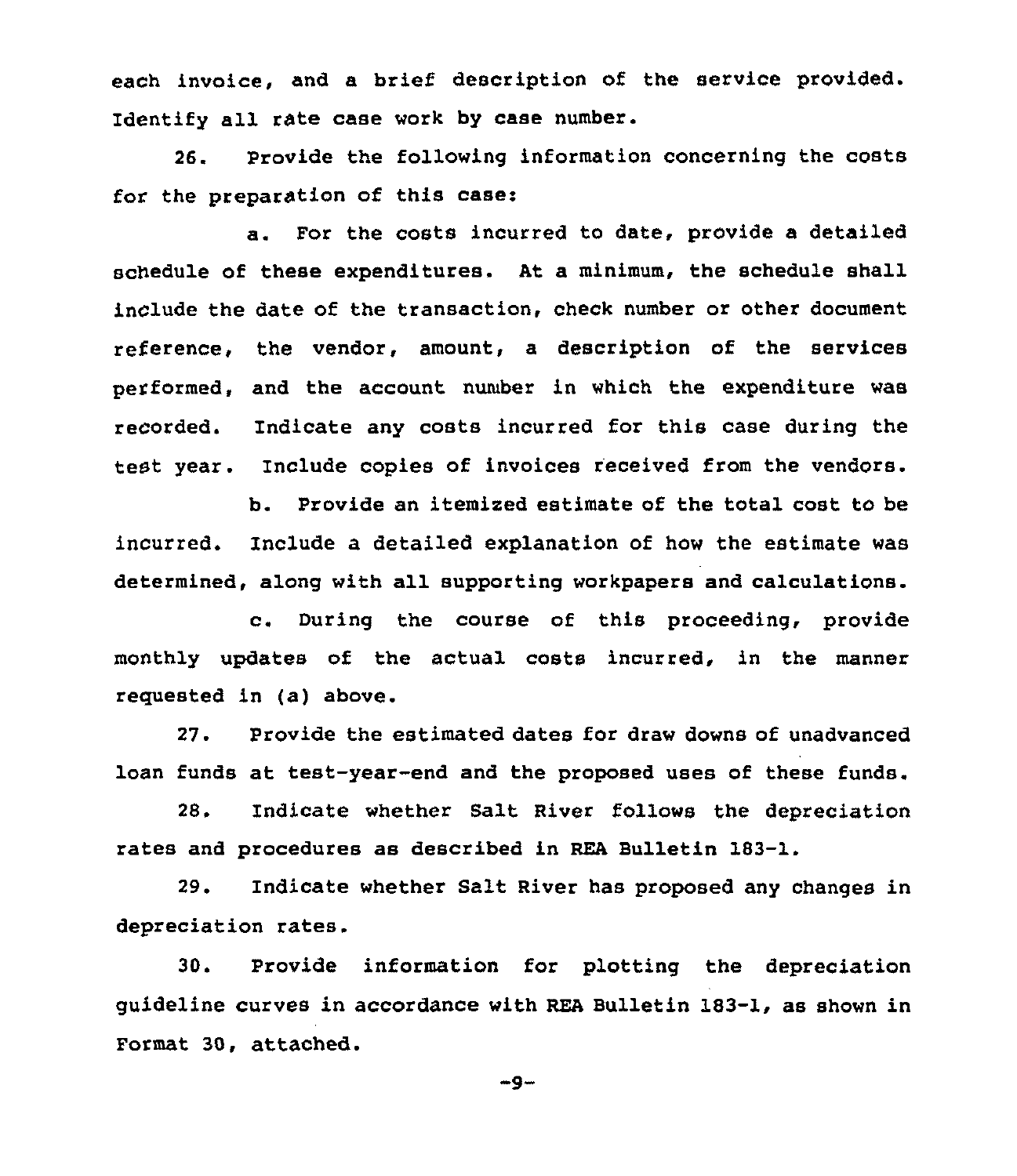31. Provide a list of depreciation expenses, using Format 31, attached.

32. Provide a detailed analysis of contributions for charitable and political purposes (in cash or services). The analysis shall indicate the amount of the expenditure, the recipient of the contribution, and specific account charged.

33. Provide the most recent embedded cost-of-service study performed by or for Salt River. Include all supporting documentation.

Done at Frankfort, Kentucky, this 21st day of January, 1993.

# PUBLIC SERVICE CONNISSION

Chub-For the Commission

ATTEST:

 $\bigoplus$ 

Executive Director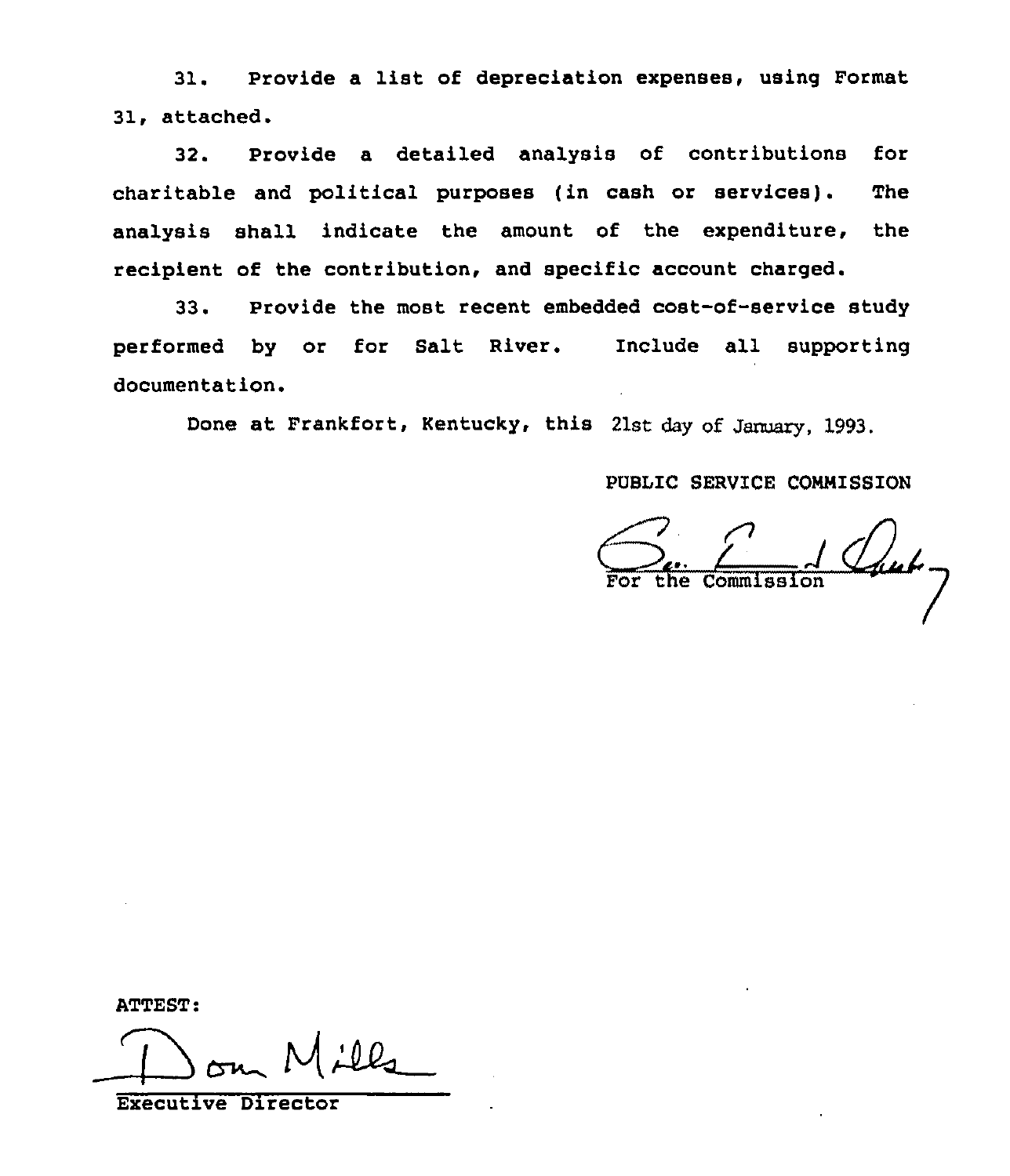Format 7

#### SALT RIVER RURAL ELECTRIC COOPERATIVE CORPORATION

 $\lambda$ 

#### CASE NO. 92-560

# Comparison of Test Year Account Balances<br>With Those of the Preceding Year

| Account Title and<br>Account Number | 12t<br>Month | 2nd<br>Month | 3rd<br><b>Nonth</b> | tth.<br><b>Month</b> | 5th<br>Month | 6th<br><b>Month</b> | 7th<br>Month | 8th<br>Month | 9th<br><b>Nonth</b> | 10th<br>Month | <b>11th</b><br>Month | 12<br><b>Nonth</b> | Total |
|-------------------------------------|--------------|--------------|---------------------|----------------------|--------------|---------------------|--------------|--------------|---------------------|---------------|----------------------|--------------------|-------|
| Test Year                           |              |              |                     |                      |              |                     |              |              |                     |               |                      |                    |       |
| Prior Year                          |              |              |                     |                      |              |                     |              |              |                     |               |                      |                    |       |
| Increase                            |              |              |                     |                      |              |                     |              |              |                     |               |                      |                    |       |
| (Decrease)                          |              |              |                     |                      |              |                     |              |              |                     |               |                      |                    |       |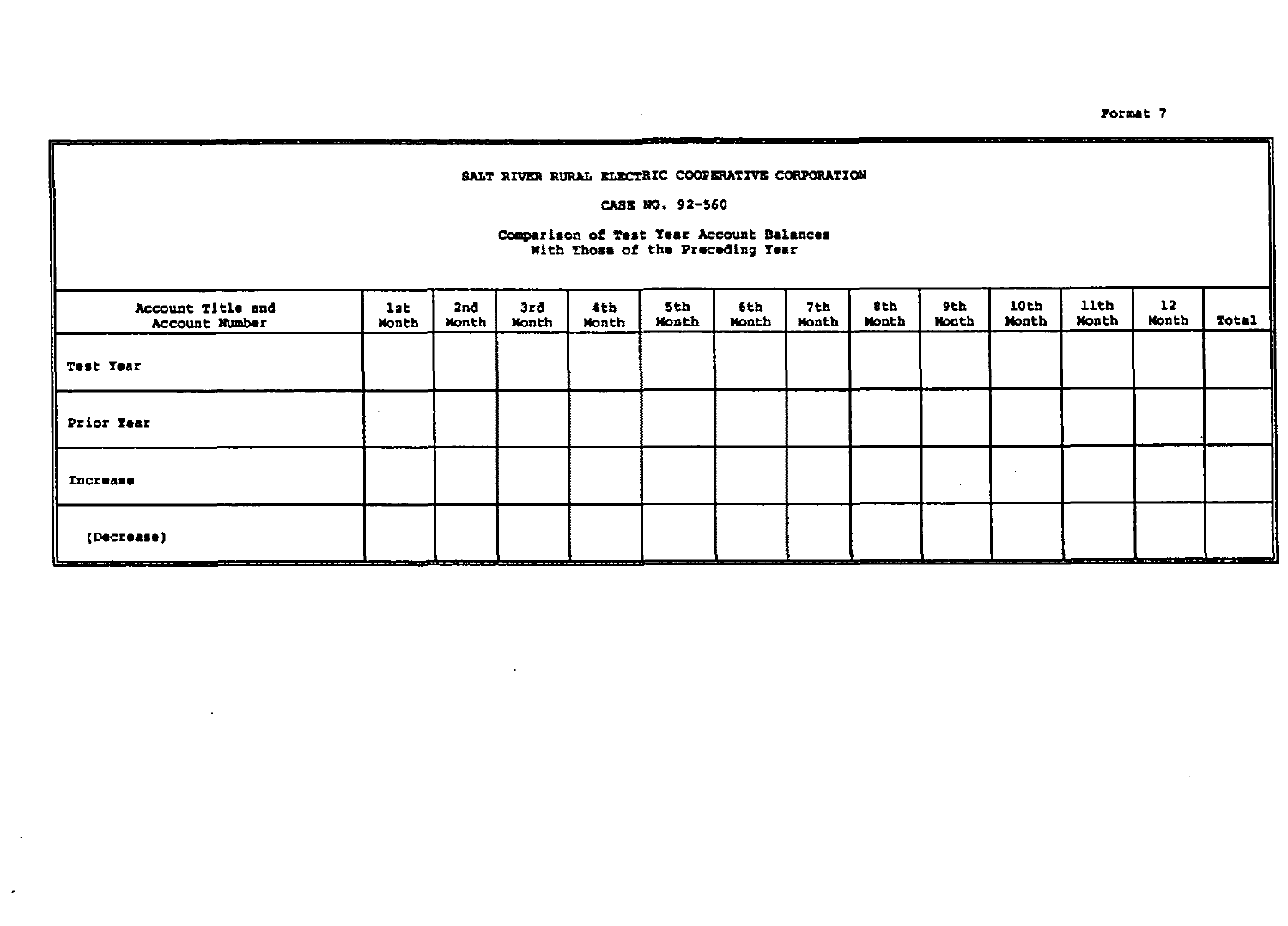| Format 17   |  |  |
|-------------|--|--|
| Page 1 of 2 |  |  |

|             |                                               |                                   |                              | SALT RIVER RURAL ELECTRIC COOPERATIVE CORPORATION |                 |                          |                 |                     |                 |
|-------------|-----------------------------------------------|-----------------------------------|------------------------------|---------------------------------------------------|-----------------|--------------------------|-----------------|---------------------|-----------------|
|             |                                               |                                   | CASE NO. 92-560              |                                                   |                 |                          |                 |                     |                 |
|             |                                               | For the Calendar Years 19         | And the Test Tear<br>(000"") | Analysis of Salaries and Wages<br>Through 19      |                 |                          |                 |                     |                 |
|             |                                               |                                   | 12 Months Ended              |                                                   |                 |                          |                 |                     |                 |
|             |                                               | Calendar Years Prior to Test Year |                              |                                                   |                 |                          |                 |                     |                 |
|             |                                               | 3rd                               |                              | 2nd                                               |                 | <b>lst</b>               |                 | Test<br><b>Year</b> |                 |
| Line<br>No. | Item<br>(a)                                   | Amount<br>(b)                     | $\frac{1}{(c)}$              | Amount<br>$\overline{141}$                        | $\frac{1}{(e)}$ | Amount<br>$\overline{f}$ | $\frac{1}{(9)}$ | Amount<br>(h)       | $\frac{1}{(1)}$ |
| ı.          | Wages charged to expense:                     |                                   |                              |                                                   |                 |                          |                 |                     |                 |
| 2.          | Power production expense                      |                                   |                              |                                                   |                 |                          |                 |                     |                 |
| 3.          | Transmission expenses                         |                                   |                              |                                                   |                 |                          |                 |                     |                 |
| 4.          | Distribution expenses                         |                                   |                              |                                                   |                 |                          |                 |                     |                 |
| 5.          | Customer accounts expense                     |                                   |                              |                                                   |                 |                          |                 |                     |                 |
| 6.          | Sales expenses                                |                                   |                              |                                                   |                 |                          |                 |                     |                 |
| 7.          | Administrative and general expenses:          |                                   |                              |                                                   |                 |                          |                 |                     |                 |
|             | (a) Administrative and<br>general salaries    |                                   |                              |                                                   |                 |                          |                 |                     |                 |
|             | (b) Office supplies and<br>expense            |                                   |                              |                                                   |                 |                          |                 |                     |                 |
|             | (c) Administrative expense<br>transferred-cr. |                                   |                              |                                                   |                 |                          |                 |                     |                 |
|             | (d) Outside services<br>employed              |                                   |                              |                                                   |                 |                          |                 |                     |                 |
|             | (e) Property insurance                        |                                   |                              |                                                   |                 |                          |                 |                     |                 |
|             | (f) Injuries and damages                      |                                   |                              |                                                   |                 |                          |                 |                     |                 |
|             | (g) Employees pensions and<br>benefits        |                                   |                              |                                                   |                 |                          |                 |                     |                 |
|             | (h) Franchise requirements                    |                                   |                              |                                                   |                 |                          |                 |                     |                 |
|             | (1) Regulatory Commission<br>expenses         |                                   |                              |                                                   |                 | $\cdot$                  |                 |                     |                 |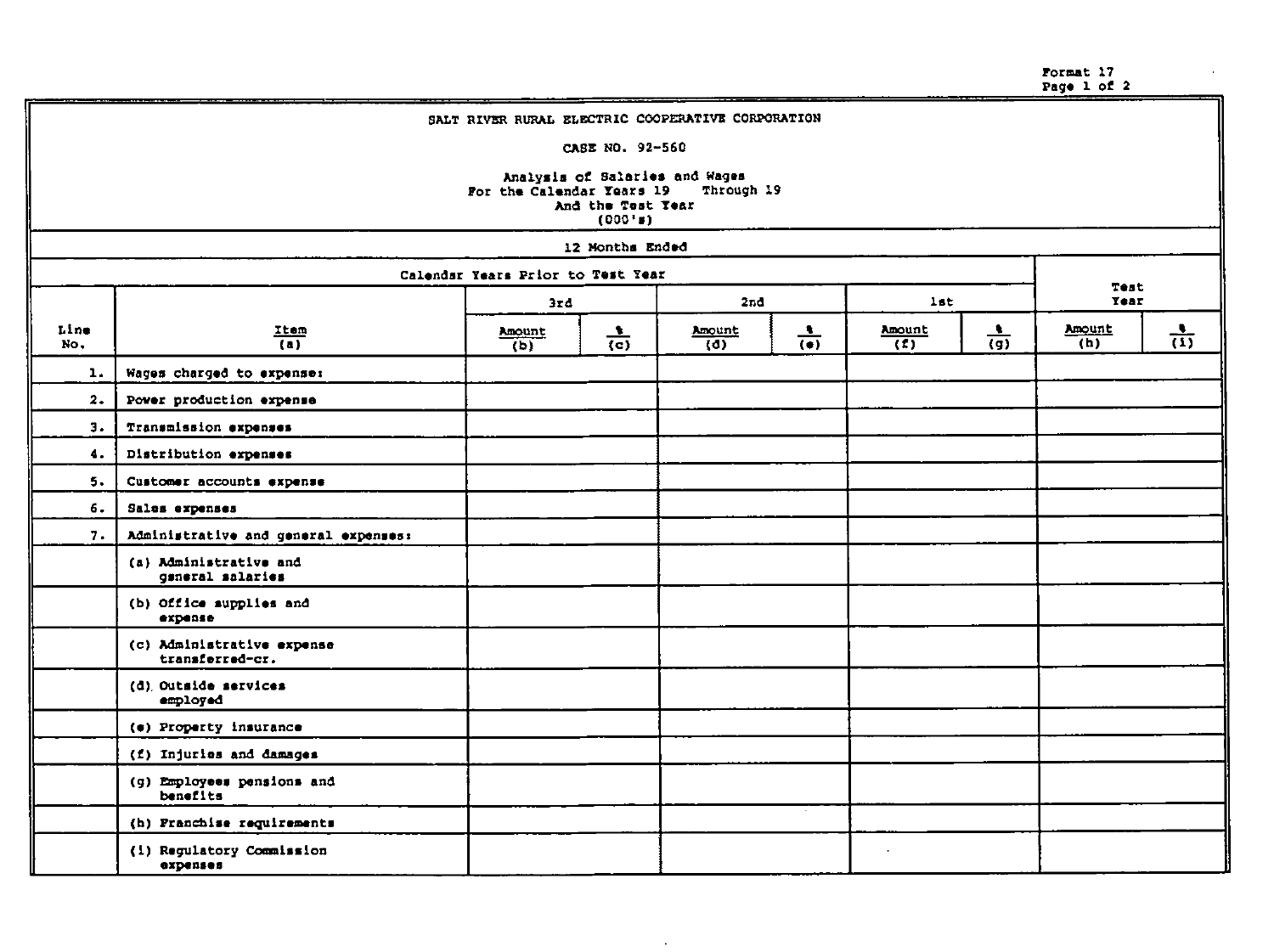Format 17 Page 2 of <sup>2</sup>

| SALT RIVER RURAL ELECTRIC COOPERATIVE CORPORATION |                                                                                                               |                                   |                 |               |                 |               |                 |                     |                 |  |
|---------------------------------------------------|---------------------------------------------------------------------------------------------------------------|-----------------------------------|-----------------|---------------|-----------------|---------------|-----------------|---------------------|-----------------|--|
|                                                   | CASE NO. 92-560                                                                                               |                                   |                 |               |                 |               |                 |                     |                 |  |
|                                                   | Analysis of Salaries and Wages<br>For the Calendar Years 19<br>Through 19<br>And the Test Year<br>$(000'$ = ) |                                   |                 |               |                 |               |                 |                     |                 |  |
|                                                   |                                                                                                               |                                   | 12 Months Ended |               |                 |               |                 |                     |                 |  |
|                                                   |                                                                                                               | Calendar Years Prior to Test Year |                 |               |                 |               |                 |                     |                 |  |
|                                                   |                                                                                                               | 3rd                               |                 | 2nd           |                 | lst           |                 | Test<br><b>Tear</b> |                 |  |
| Line<br>No.                                       | $\frac{Item}{(a)}$                                                                                            | Amount<br>(b)                     | $\frac{1}{(c)}$ | Amount<br>(d) | $\frac{1}{(n)}$ | Amount<br>(1) | $\frac{1}{(g)}$ | Amount<br>(h)       | $\frac{1}{(1)}$ |  |
| 7.                                                | Administrative and general expenses<br>(conditional):                                                         |                                   |                 |               |                 |               |                 |                     |                 |  |
|                                                   | (j) Duplicate charges-cr.                                                                                     |                                   |                 |               |                 |               |                 |                     |                 |  |
|                                                   | (k) Miscellaneous general<br>expense                                                                          |                                   |                 |               |                 |               |                 |                     |                 |  |
|                                                   | (1) Maintenance of general<br>plant                                                                           |                                   |                 |               |                 |               |                 |                     |                 |  |
| В.                                                | Total Administrative and<br>general expenses $L7(a)$ through $L7(1)$                                          |                                   |                 |               |                 |               |                 |                     |                 |  |
| 9.                                                | Total salaries and wages charged expense<br>$(L2$ through $L6 + L8$ )                                         |                                   |                 |               |                 |               |                 |                     |                 |  |
| 10.                                               | Wages Capitalized                                                                                             |                                   |                 |               |                 |               |                 |                     |                 |  |
| 11.                                               | Total Salaries and Wages                                                                                      |                                   |                 |               |                 |               |                 |                     |                 |  |
| 12.                                               | Ratio of Salaries and wages charged<br>expense to total wages $(L9 + L11)$                                    |                                   |                 |               |                 |               |                 |                     |                 |  |
| 13.                                               | Ratio of salaries and wages capitalized<br>to total wages $(L10 + L11)$                                       |                                   |                 |               |                 |               |                 |                     |                 |  |
|                                                   | NOTE: Show percent increase of each year over the prior year in Columns (c), (e), (g), and (i).               |                                   |                 |               |                 |               |                 |                     |                 |  |

 $\bullet$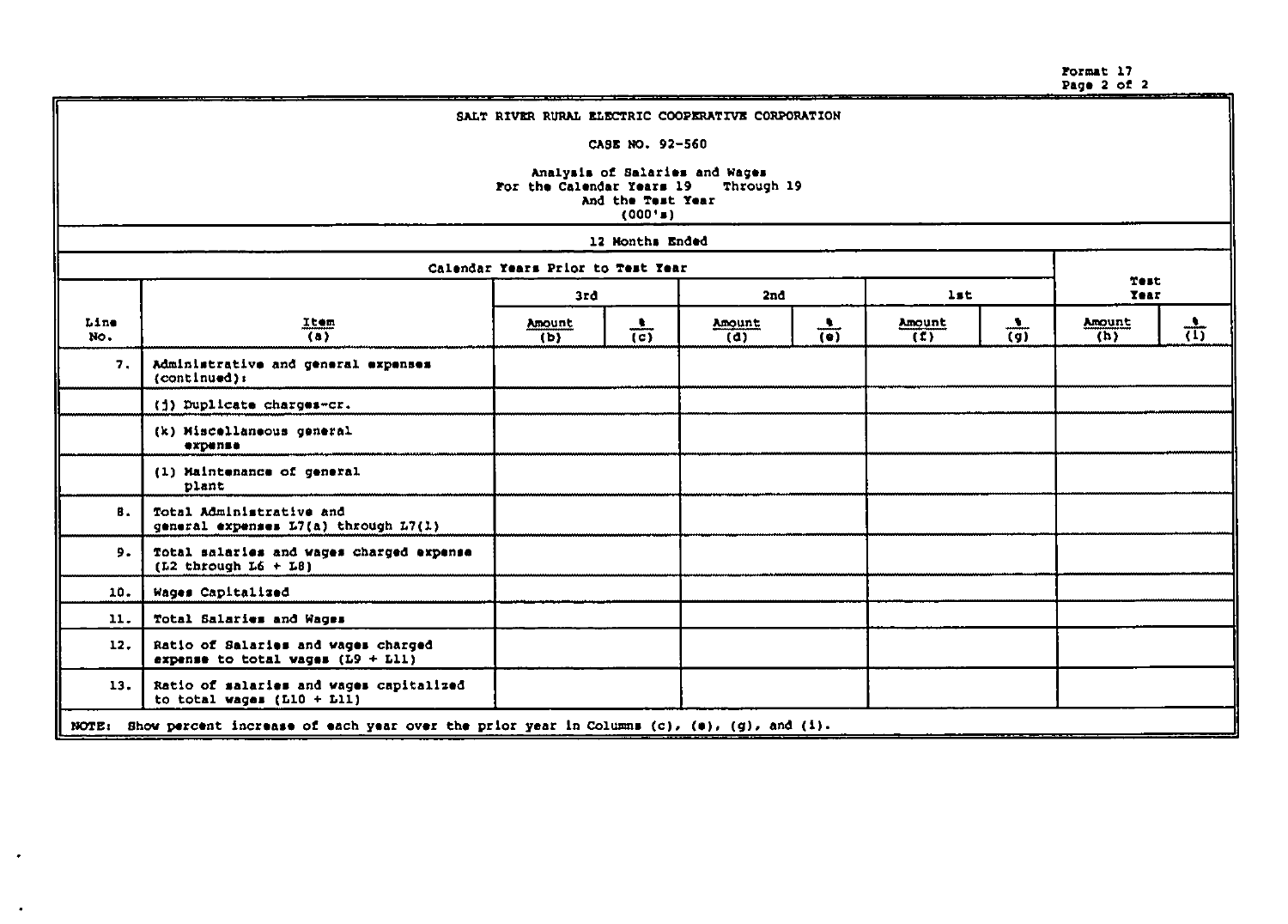SALT RIVER RURAL ELECTRIC COOPERTIVE COOPERATION CASE NO. 92-560

Account 913 - Advertising Expense<br>For the 12 Months Ended

- -

| Line<br>No.<br>وينتقابها                     | $\frac{Item}{(1)}$<br><b>START AND</b><br>$1 - 100 = 1$ | Sales or<br>Promotional<br>Advertising<br>(b)<br><u> 1979 - 1989 - 1989 - 1989 - 1989 - 1989 - 1989 - 1989 - 1989 - 1989 - 1989 - 1989 - 1989 - 1989 - 1989 - 198</u> | Institutional<br>Advertising<br>(c)<br>ألوير التراجي وينتج الرابشين | Conservation<br>Advertising<br>(d)<br>فتخاط لحالت القاقلة فتقاط فالأراداء | Rate<br>$\frac{C_{\text{R}}}{\left(\frac{1}{2}\right)}$ | $\frac{QC_{\text{HSE}}}{L}$<br>m | $rac{Total}{(g)}$<br>TOWARD SERVICE |
|----------------------------------------------|---------------------------------------------------------|-----------------------------------------------------------------------------------------------------------------------------------------------------------------------|---------------------------------------------------------------------|---------------------------------------------------------------------------|---------------------------------------------------------|----------------------------------|-------------------------------------|
| 1.                                           | Newspaper                                               |                                                                                                                                                                       |                                                                     |                                                                           |                                                         |                                  |                                     |
| 2.                                           | Magazines and Other                                     |                                                                                                                                                                       |                                                                     |                                                                           |                                                         |                                  |                                     |
| з.                                           | Television                                              |                                                                                                                                                                       |                                                                     |                                                                           |                                                         |                                  |                                     |
| 4.                                           | Radio                                                   |                                                                                                                                                                       |                                                                     |                                                                           |                                                         |                                  |                                     |
| 5.                                           | Direct mail                                             |                                                                                                                                                                       |                                                                     |                                                                           |                                                         |                                  |                                     |
| 6.                                           | Sales Aids                                              |                                                                                                                                                                       |                                                                     |                                                                           |                                                         |                                  |                                     |
| 7.                                           | Total                                                   |                                                                                                                                                                       |                                                                     |                                                                           |                                                         |                                  |                                     |
| 8.<br><u> Louis Communication de la part</u> | Amount Assigned to Ky. Retail                           |                                                                                                                                                                       |                                                                     |                                                                           |                                                         |                                  |                                     |

 $\cdot$ 

 $\bullet$ 

Format 21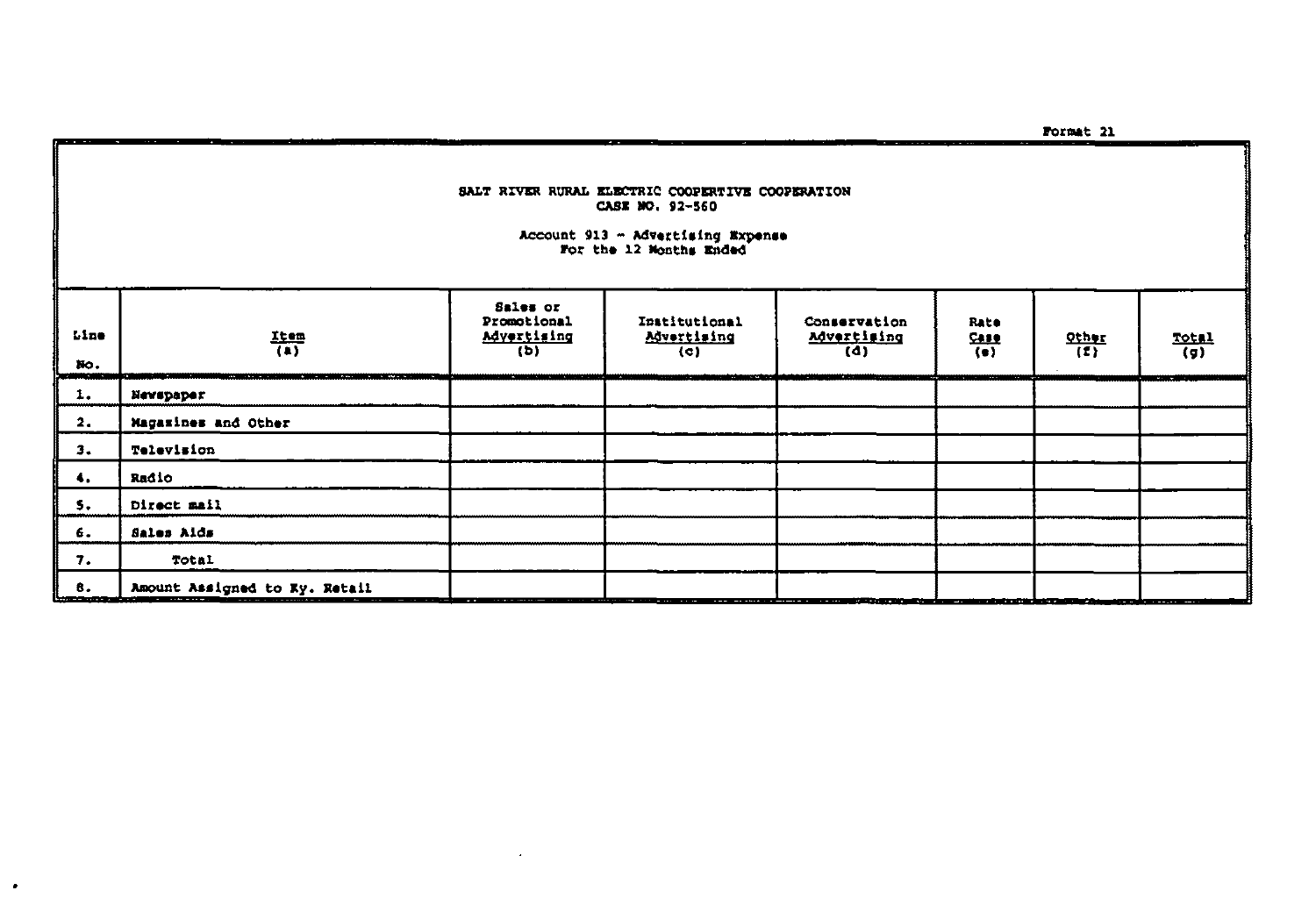#### Format 22

 $\sim$ 

 $\mathcal{A}^{\mathcal{A}}$ 

# SALT RIVER RURAL ELECTRIC COOPERATIVE COOPERTIVES

 $\sim$ 

 $\mathcal{L}_{\text{max}}$  ,  $\mathcal{L}_{\text{max}}$ 

 $\sim$ 

 $\ddot{\phantom{0}}$ 

 $\cdot$ 

# CASE NO. 92-560

# Account 930 - Miscellaneous Expenses<br>For the 12 Months Ended

| Line<br>No.      | Item<br>$\left( \bullet \right)$                          | Amount<br>(b) |
|------------------|-----------------------------------------------------------|---------------|
| 1.               | Industry Association Dues                                 |               |
| 2.               | Institutional Advertising                                 |               |
| 3.               | Conservation Advertising                                  |               |
| $\ddotsc$        | Rate Department Load Studies                              |               |
| 5.               | Directors' Fees and Expenses                              |               |
| 6.               | Dues and Subscriptions                                    |               |
| 7.               | Miscellaneous                                             |               |
| 8.               | Total                                                     |               |
| 9.<br>نتقاض النا | Amount Assigned to Ky. Retail<br>- 33<br>m<br><b>SALE</b> |               |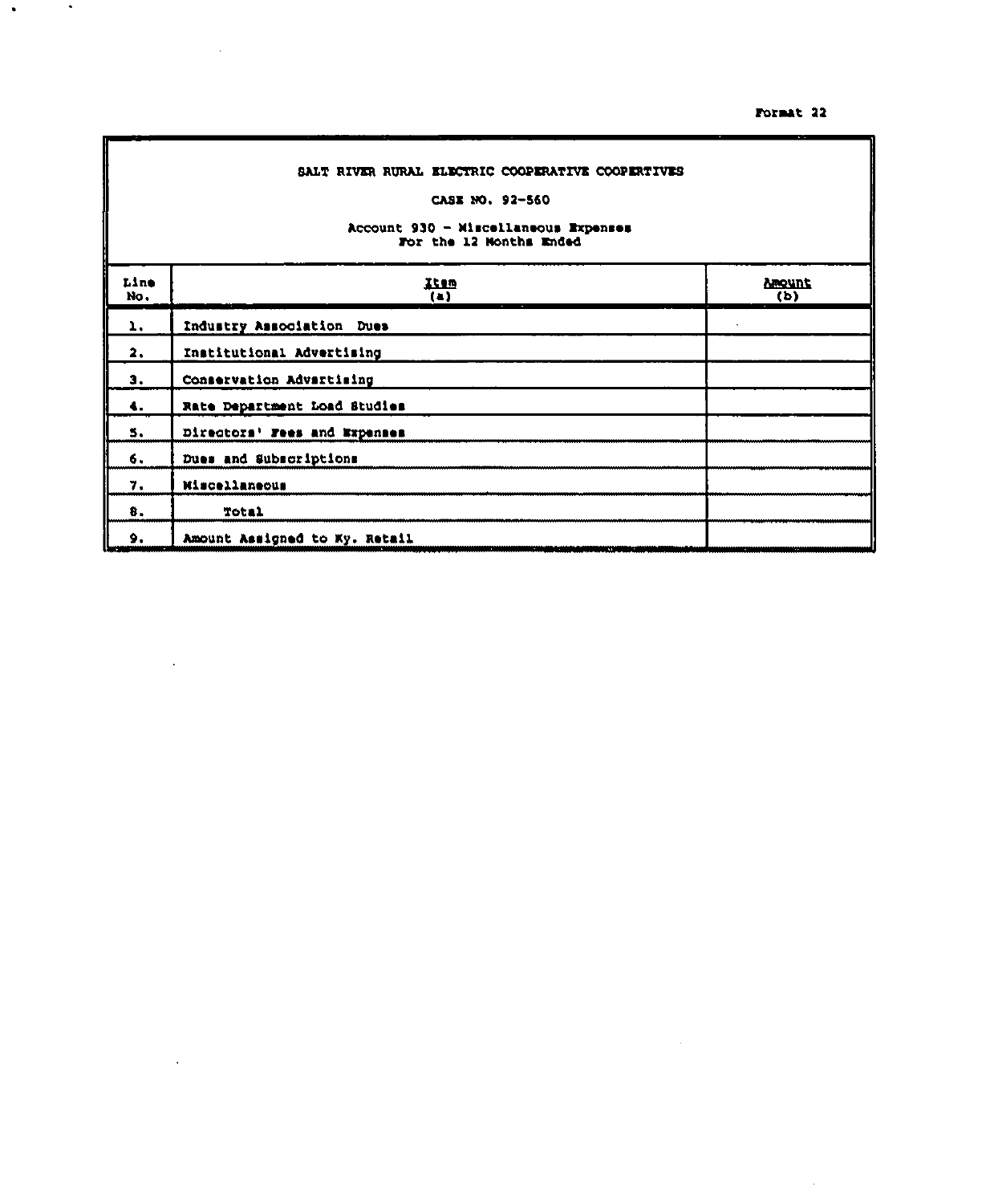## SALT RIVER RURAL ELECTRIC COOPERATIVE CORPORATION

#### CASE NO. 92-560

# Professional Service Expenses

For the 12 Months Ended

| Line<br>No. | Item        | Rate Case | Annual<br>AUGIE | Other | Total                                |
|-------------|-------------|-----------|-----------------|-------|--------------------------------------|
| ı.          | Legal       |           |                 |       |                                      |
| 2.          | Engineering |           |                 |       |                                      |
| з.          | Accounting  |           |                 |       |                                      |
| 4.          | Other       |           |                 |       |                                      |
| 5.          | Total       |           | $-$             |       | $\mathbf{A} = \mathbf{A} \mathbf{A}$ |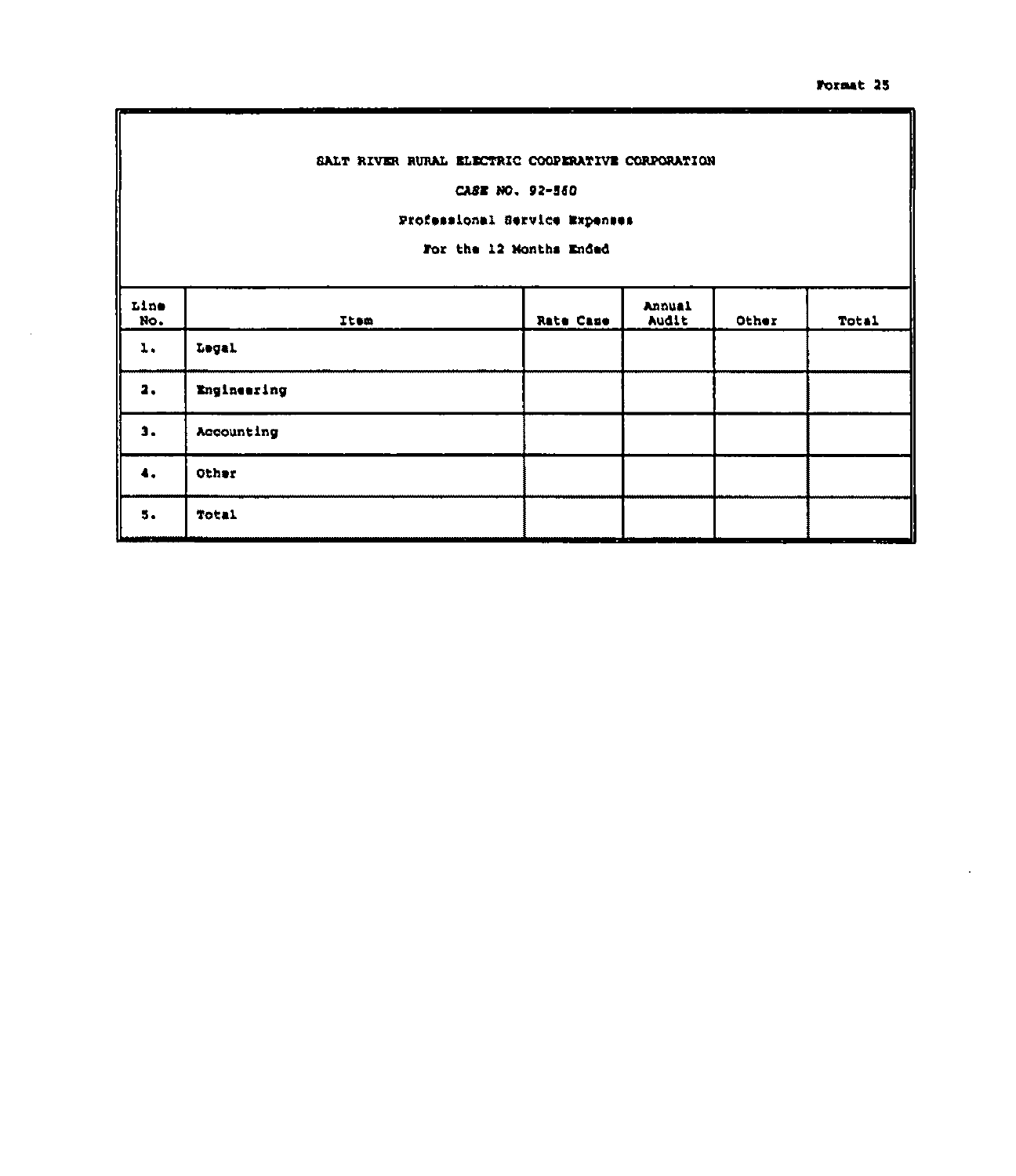Format 30

| SALT RIVER RURAL ELECTRIC COOPERATIVE CORPORATION |                                                                  |                                                                                        |                              |                                                                                    |  |  |  |  |
|---------------------------------------------------|------------------------------------------------------------------|----------------------------------------------------------------------------------------|------------------------------|------------------------------------------------------------------------------------|--|--|--|--|
|                                                   | CASE NO. 92-560                                                  |                                                                                        |                              |                                                                                    |  |  |  |  |
|                                                   | DATA FOR DEPRECIATION GUIDELINE CURVE<br>REA BULLETIM 183-1      |                                                                                        |                              |                                                                                    |  |  |  |  |
| Test Year Ended                                   | Distribution<br>Plant in<br>Service<br>$\overline{(\mathbf{1})}$ | Accumulated Provision<br>for Depreciation<br>Distribution<br>Plant<br>$\overline{(2)}$ | Reserve Ratio<br>(3)=(2) - 1 | Ratio of Current<br>Distribution Plant to<br>Distribution Plant<br>Ten Years Prior |  |  |  |  |
| 19                                                |                                                                  |                                                                                        |                              | 19                                                                                 |  |  |  |  |
| 19                                                |                                                                  |                                                                                        |                              | 19                                                                                 |  |  |  |  |
| 19                                                |                                                                  |                                                                                        |                              | 19                                                                                 |  |  |  |  |
| 19                                                |                                                                  |                                                                                        |                              | 19                                                                                 |  |  |  |  |
| 19                                                |                                                                  |                                                                                        |                              | 19                                                                                 |  |  |  |  |
| 19                                                |                                                                  |                                                                                        |                              |                                                                                    |  |  |  |  |
| 19                                                |                                                                  |                                                                                        |                              |                                                                                    |  |  |  |  |
| 19                                                |                                                                  |                                                                                        |                              |                                                                                    |  |  |  |  |
| 19                                                |                                                                  |                                                                                        |                              |                                                                                    |  |  |  |  |
| 19                                                |                                                                  |                                                                                        |                              |                                                                                    |  |  |  |  |
|                                                   |                                                                  |                                                                                        |                              |                                                                                    |  |  |  |  |

 $\cdot$